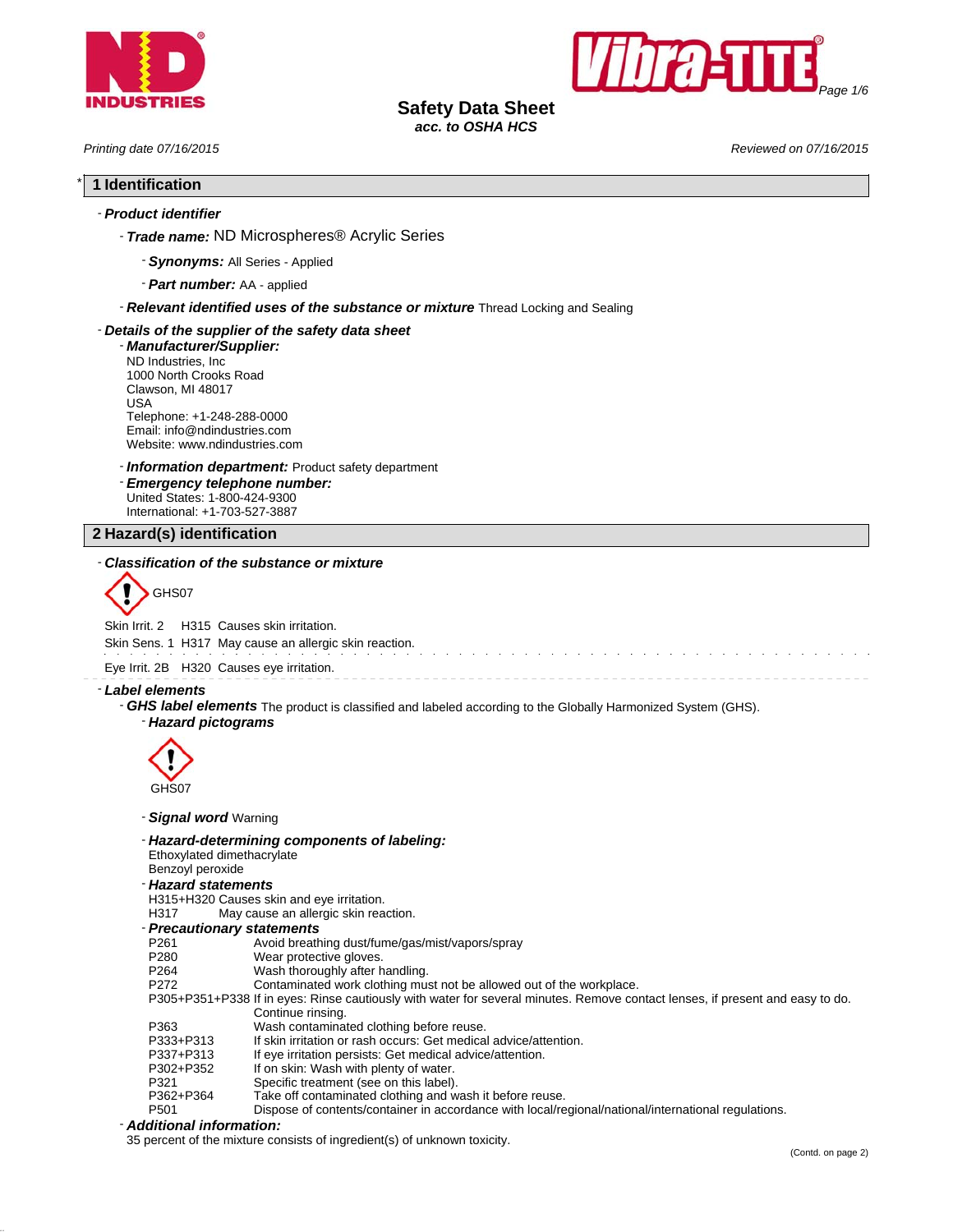*Printing date 07/16/2015 Reviewed on 07/16/2015*

## *Trade name:* ND Microspheres® Acrylic Series

|                                                                                                                                                                                                                                                                                                                                                                                                                                                                                          | (Contd. of page 1) |
|------------------------------------------------------------------------------------------------------------------------------------------------------------------------------------------------------------------------------------------------------------------------------------------------------------------------------------------------------------------------------------------------------------------------------------------------------------------------------------------|--------------------|
| - Classification system:                                                                                                                                                                                                                                                                                                                                                                                                                                                                 |                    |
| - NFPA ratings (scale 0 - 4)                                                                                                                                                                                                                                                                                                                                                                                                                                                             |                    |
| Health = $1$<br>Fire $= 1$<br>Reactivity = $4$                                                                                                                                                                                                                                                                                                                                                                                                                                           |                    |
| - HMIS-ratings (scale 0 - 4)                                                                                                                                                                                                                                                                                                                                                                                                                                                             |                    |
| <b>HEALTH</b><br>$\blacksquare$<br>Health $= 1$<br><b>FIRE</b><br>$\overline{1}$<br>$Fire = 1$<br>REACTIVITY 4 Reactivity = 4                                                                                                                                                                                                                                                                                                                                                            |                    |
| - Other hazards<br>- Results of PBT and vPvB assessment<br>- PBT: Not applicable.<br>- vPvB: Not applicable.                                                                                                                                                                                                                                                                                                                                                                             |                    |
| 3 Composition/information on ingredients                                                                                                                                                                                                                                                                                                                                                                                                                                                 |                    |
| - Chemical characterization: Mixtures<br>- Description: Mixture of the substances listed below with nonhazardous additions.                                                                                                                                                                                                                                                                                                                                                              |                    |
| - Dangerous components:                                                                                                                                                                                                                                                                                                                                                                                                                                                                  |                    |
| Ethoxylated dimethacrylate                                                                                                                                                                                                                                                                                                                                                                                                                                                               | 20-30%             |
| 25036-13-9 Polyoxymethylene melamine urea                                                                                                                                                                                                                                                                                                                                                                                                                                                | $1 - 5%$           |
| Benzoyl peroxide                                                                                                                                                                                                                                                                                                                                                                                                                                                                         | $1 - 5%$           |
| <b>4 First-aid measures</b>                                                                                                                                                                                                                                                                                                                                                                                                                                                              |                    |
|                                                                                                                                                                                                                                                                                                                                                                                                                                                                                          |                    |
| - Description of first aid measures                                                                                                                                                                                                                                                                                                                                                                                                                                                      |                    |
| - After inhalation:<br>Supply fresh air and to be sure call for a doctor.                                                                                                                                                                                                                                                                                                                                                                                                                |                    |
| In case of unconsciousness place patient stably in side position for transportation.                                                                                                                                                                                                                                                                                                                                                                                                     |                    |
| Supply fresh air; consult doctor in case of complaints.                                                                                                                                                                                                                                                                                                                                                                                                                                  |                    |
| - After skin contact: Immediately wash with water and soap and rinse thoroughly.                                                                                                                                                                                                                                                                                                                                                                                                         |                    |
| - After eye contact: Rinse opened eye for several minutes under running water. If symptoms persist, consult a doctor.                                                                                                                                                                                                                                                                                                                                                                    |                    |
| - After swallowing: If symptoms persist consult doctor.                                                                                                                                                                                                                                                                                                                                                                                                                                  |                    |
| - Information for doctor:                                                                                                                                                                                                                                                                                                                                                                                                                                                                |                    |
| - Most important symptoms and effects, both acute and delayed No further relevant information available.<br>- Indication of any immediate medical attention and special treatment needed<br>No further relevant information available.                                                                                                                                                                                                                                                   |                    |
| <b>5 Fire-fighting measures</b>                                                                                                                                                                                                                                                                                                                                                                                                                                                          |                    |
| - Extinguishing media<br>- Suitable extinguishing agents:<br>CO2, extinguishing powder or water spray. Fight larger fires with water spray or alcohol resistant foam.<br>Use fire fighting measures that suit the environment.<br><b>- Special hazards arising from the substance or mixture</b> No further relevant information available.<br>- Advice for firefighters<br>- Protective equipment:<br>Wear self-contained respiratory protective device.<br>Wear fully protective suit. |                    |
| <b>6 Accidental release measures</b>                                                                                                                                                                                                                                                                                                                                                                                                                                                     |                    |

# - *Personal precautions, protective equipment and emergency procedures*

- Remove persons from danger area. Ensure adequate ventilation Wear protective clothing.
- *Environmental precautions:* Do not allow to enter sewers/ surface or ground water.
- *Methods and material for containment and cleaning up:* Dispose of the collected material according to regulations.

- *Reference to other sections* See Section 7 for information on safe handling. See Section 8 for information on personal protection equipment. See Section 13 for disposal information.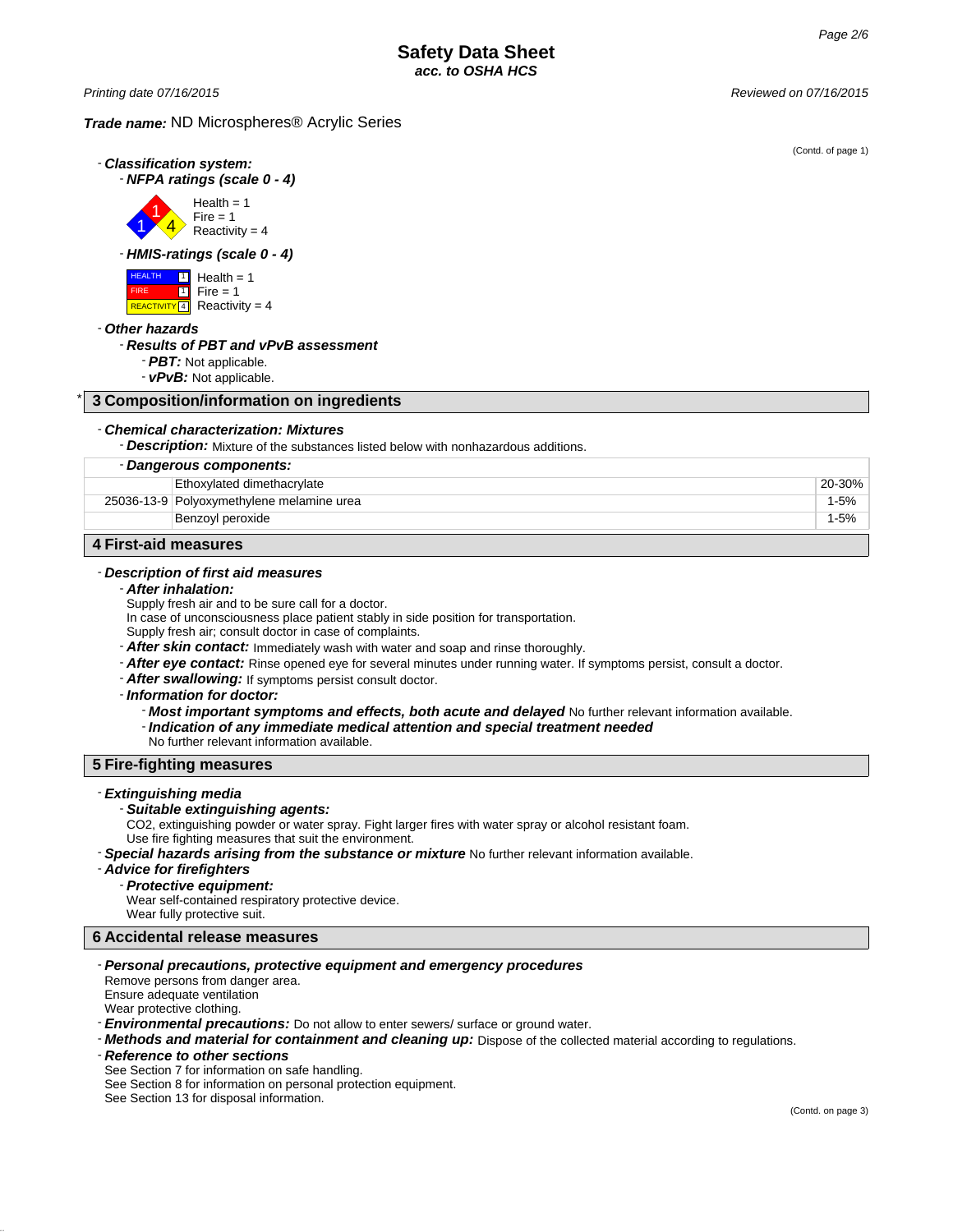#### *Trade name:* ND Microspheres® Acrylic Series

(Contd. of page 2)

## **7 Handling and storage**

#### - *Handling:*

- *Precautions for safe handling* Open and handle receptacle with care.
- *Information about protection against explosions and fires:*
- Keep ignition sources away Do not smoke.

# Prevent impact and friction.

- *Conditions for safe storage, including any incompatibilities*
	- *Storage:*
		- *Requirements to be met by storerooms and receptacles:* No special requirements.
		- *Information about storage in one common storage facility:* Not required.
		- *Further information about storage conditions:*
		- Keep receptacle tightly sealed.

Store in cool, dry conditions in well sealed receptacles.

Protect from heat and direct sunlight.

- *Specific end use(s)* No further relevant information available.

## **8 Exposure controls/personal protection**

# - *Additional information about design of technical systems:* No further data; see item 7.

#### - *Control parameters*

#### - *Components with limit values that require monitoring at the workplace:*

The product does not contain any relevant quantities of materials with critical values that have to be monitored at the workplace. - *Additional information:* The lists that were valid during the creation were used as basis.

# - *Exposure controls*

- *Personal protective equipment:*

### - *General protective and hygienic measures:*

- Keep away from foodstuffs, beverages and feed.
- Immediately remove all soiled and contaminated clothing.
- Wash hands before breaks and at the end of work.

Avoid contact with the eyes and skin.

- *Breathing equipment:* Not required.

- *Protection of hands:*



The glove material has to be impermeable and resistant to the product/ the substance/ the preparation.

Selection of the glove material on consideration of the penetration times, rates of diffusion and the degradation

#### - *Material of gloves*

The selection of the suitable gloves does not only depend on the material, but also on further marks of quality and varies from manufacturer to manufacturer. As the product is a preparation of several substances, the resistance of the glove material can not be calculated in advance and has therefore to be checked prior to the application.

## - *Penetration time of glove material*

The exact break through time has to be found out by the manufacturer of the protective gloves and has to be observed. - *Eye protection:*



Tightly sealed goggles

- *Body protection:* Protective work clothing

| 9 Physical and chemical properties                                                                |                                    |  |
|---------------------------------------------------------------------------------------------------|------------------------------------|--|
| - Information on basic physical and chemical properties<br>- General Information<br>- Appearance: |                                    |  |
| - Form:                                                                                           | Solid                              |  |
| - Color:                                                                                          | According to product specification |  |
| - Odor:                                                                                           | Light                              |  |
| - Odour threshold:                                                                                | Not determined.                    |  |
| - pH-value:                                                                                       | Not applicable.                    |  |
| - Change in condition<br>- Melting point/Melting range:                                           | Undetermined.                      |  |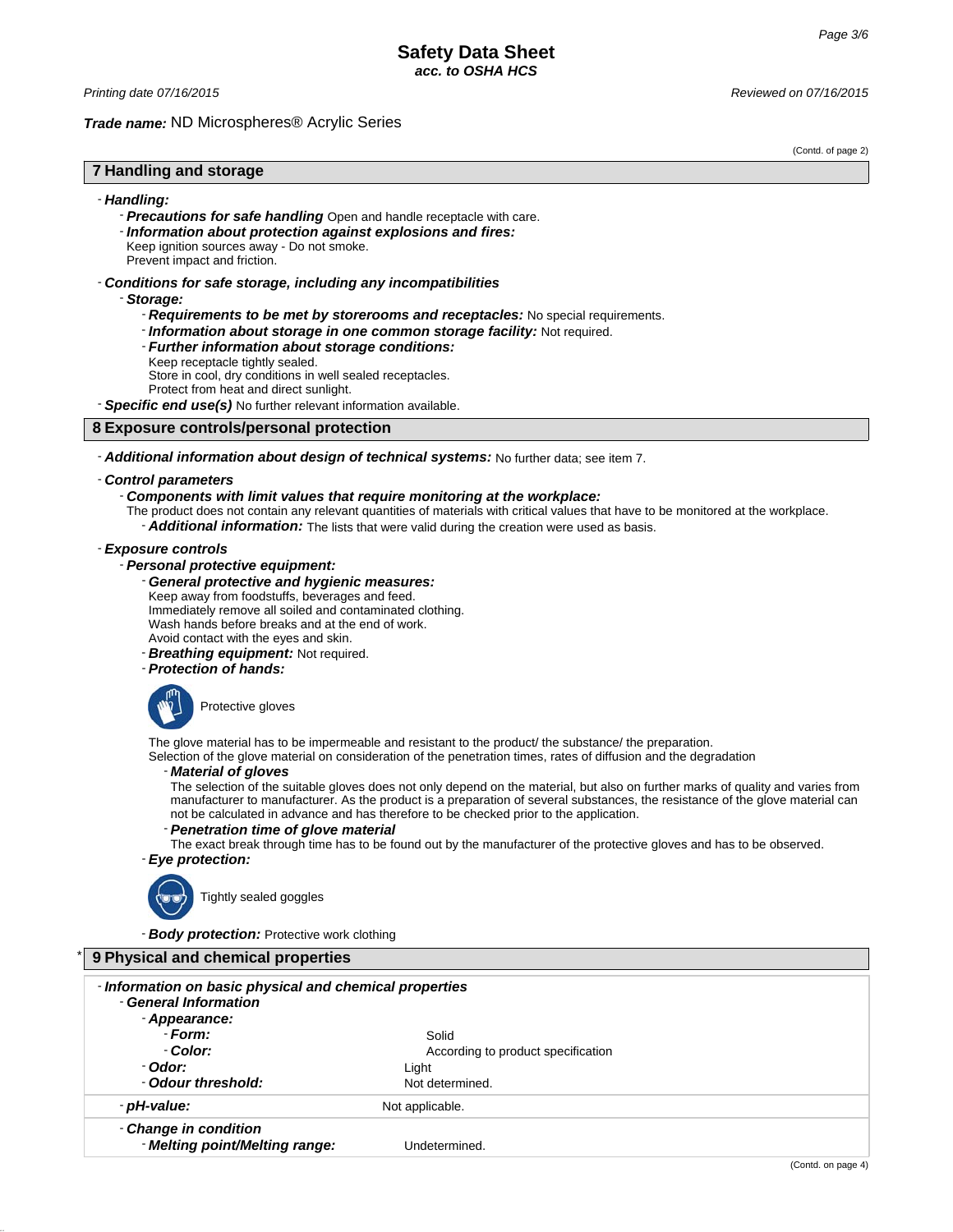(Contd. of page 3)

### *Trade name:* ND Microspheres® Acrylic Series

*Printing date 07/16/2015 Reviewed on 07/16/2015*

| - Boiling point/Boiling range:                             | 100 °C (212 °F)                                                                                                           |  |
|------------------------------------------------------------|---------------------------------------------------------------------------------------------------------------------------|--|
| - Flash point:                                             | 100 °C (212 °F)                                                                                                           |  |
| - Flammability (solid, gaseous):                           | Not determined.                                                                                                           |  |
| - Ignition temperature:                                    |                                                                                                                           |  |
| - Decomposition temperature:                               | Not determined.                                                                                                           |  |
| - Auto igniting:                                           | Product is not selfigniting.                                                                                              |  |
| - Danger of explosion:                                     | Product does not present an explosion hazard.<br>Risk of explosion by shock, friction, fire or other sources of ignition. |  |
| - Explosion limits:                                        |                                                                                                                           |  |
| - Lower:                                                   | Not determined.                                                                                                           |  |
| - Upper:                                                   | Not determined.                                                                                                           |  |
| - Vapor pressure:                                          | Not applicable.                                                                                                           |  |
| - Density:                                                 | Not determined.                                                                                                           |  |
| - Relative density                                         | Not determined.                                                                                                           |  |
| - Vapour density                                           | Not applicable.                                                                                                           |  |
| - Evaporation rate                                         | Not applicable.                                                                                                           |  |
| - Solubility in / Miscibility with                         |                                                                                                                           |  |
| - Water:                                                   | Insoluble.                                                                                                                |  |
| - Partition coefficient (n-octanol/water): Not determined. |                                                                                                                           |  |
| - Viscosity:                                               |                                                                                                                           |  |
| - Dynamic:                                                 | Not applicable.                                                                                                           |  |
| - Kinematic:                                               | Not applicable.                                                                                                           |  |
| - Solvent content:                                         |                                                                                                                           |  |
| - Organic solvents:                                        | 0.0%                                                                                                                      |  |
| - Water:                                                   | 4.9%                                                                                                                      |  |
| - Solids content:                                          | 99.0%                                                                                                                     |  |
| - Other information                                        | No further relevant information available.                                                                                |  |
| وتعالى والتقريب<br>مماليون والتلاط والمتلاء والمنافذ       |                                                                                                                           |  |

**10 Stability and reactivity**

- *Reactivity* No further relevant information available.

- *Chemical stability*

- *Thermal decomposition / conditions to be avoided:* No decomposition if used according to specifications.

- *Possibility of hazardous reactions* No dangerous reactions known.

- *Conditions to avoid* No further relevant information available.

- *Incompatible materials:* No further relevant information available.

- *Hazardous decomposition products:* No dangerous decomposition products known.

#### **11 Toxicological information**

- *Information on toxicological effects*

- *Acute toxicity:*

- *Primary irritant effect:*

- *on the skin:* Irritant to skin and mucous membranes.

- *on the eye:* Irritating effect.

- *Sensitization:* Sensitization possible through skin contact.

- *Additional toxicological information:*

The product shows the following dangers according to internally approved calculation methods for preparations: Irritant

- *Carcinogenic categories*

- *IARC (International Agency for Research on Cancer)*

None of the ingredients is listed.

## - *NTP (National Toxicology Program)*

None of the ingredients is listed.

(Contd. on page 5)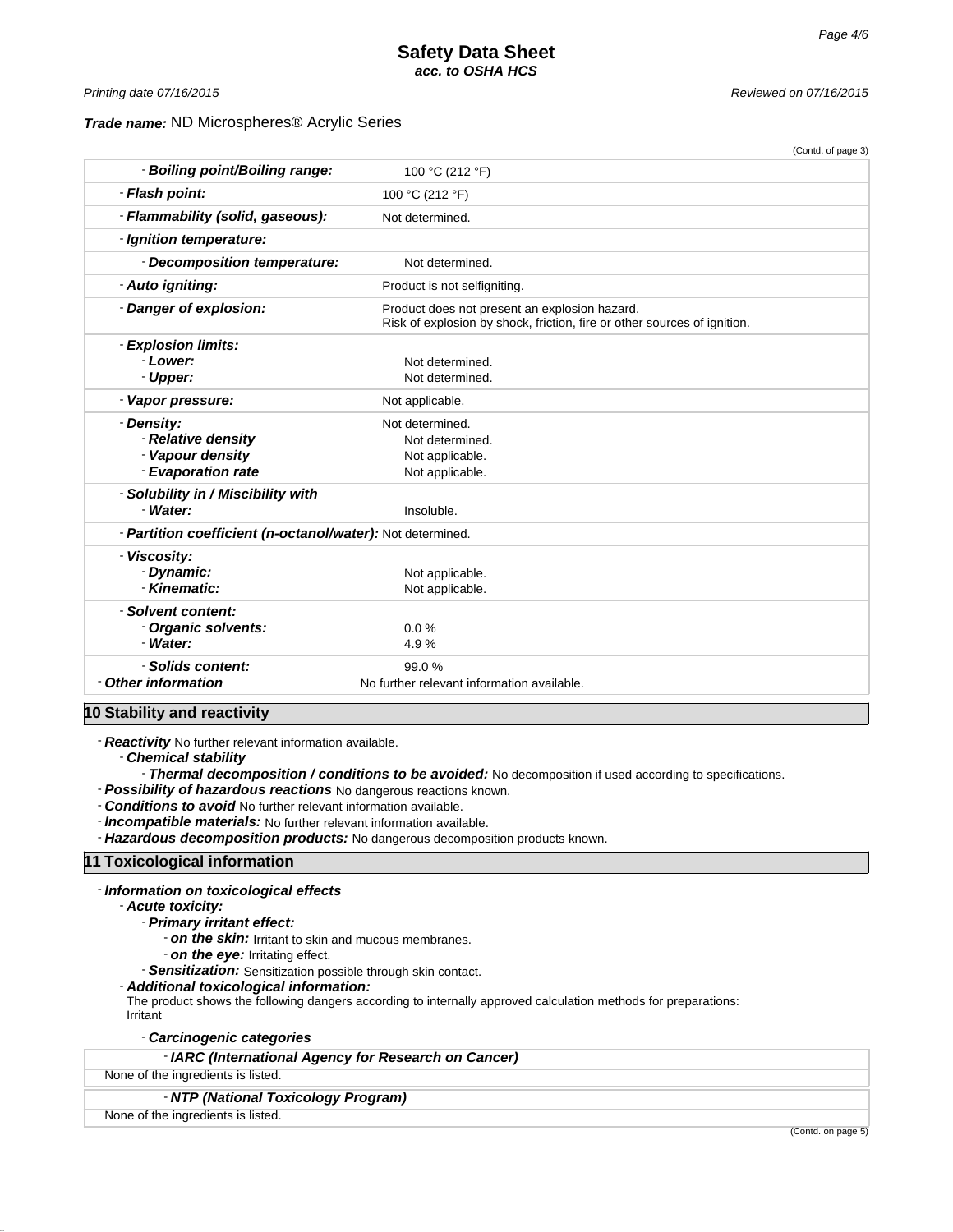*Printing date 07/16/2015 Reviewed on 07/16/2015*

#### *Trade name:* ND Microspheres® Acrylic Series

(Contd. of page 4)

- *OSHA-Ca (Occupational Safety & Health Administration)*

None of the ingredients is listed.

#### **12 Ecological information**

### - *Toxicity*

- *Aquatic toxicity:* No further relevant information available.

- *Persistence and degradability* No further relevant information available.
- *Behavior in environmental systems:*
	- *Bioaccumulative potential* No further relevant information available.
	- *Mobility in soil* No further relevant information available.
- *Additional ecological information:*
	- General notes:
	- Water hazard class 1 (Self-assessment): slightly hazardous for water

Do not allow undiluted product or large quantities of it to reach ground water, water course or sewage system.

#### - *Results of PBT and vPvB assessment*

- *PBT:* Not applicable.
- *vPvB:* Not applicable.

- *Other adverse effects* No further relevant information available.

#### **13 Disposal considerations**

### - *Waste treatment methods*

- *Recommendation:* Must not be disposed of together with household garbage. Do not allow product to reach sewage system.

#### - *Uncleaned packagings:*

- *Recommendation:* Disposal must be made according to official regulations.

| <b>14 Transport information</b>                                              |                 |
|------------------------------------------------------------------------------|-----------------|
| - UN-Number<br>- DOT, ADN, IMDG, IATA                                        | not regulated   |
| - UN proper shipping name<br>- DOT, ADN, IMDG, IATA                          | not regulated   |
| - Transport hazard class(es)                                                 |                 |
| - DOT, ADN, IMDG, IATA<br>- Class                                            | not regulated   |
| - Packing group<br>- DOT, IMDG, IATA                                         | not regulated   |
| - Environmental hazards:<br>- Marine pollutant:                              | No              |
| - Special precautions for user                                               | Not applicable. |
| - Transport in bulk according to Annex II of MARPOL73/78<br>and the IBC Code | Not applicable. |
| - UN "Model Regulation":                                                     | not regulated   |

# **15 Regulatory information**

#### - *Safety, health and environmental regulations/legislation specific for the substance or mixture* - *Sara*

| - Section 355 (extremely hazardous substances):   |          |  |
|---------------------------------------------------|----------|--|
| None of the ingredients is listed.                |          |  |
| - Section 313 (Specific toxic chemical listings): |          |  |
| None of the ingredients is listed.                |          |  |
| - TSCA (Toxic Substances Control Act):            |          |  |
| Ethoxylated Bisphenol A Dimethacrylate Esters     |          |  |
| Polyoxymethylene melamine urea                    |          |  |
| Dicalcium phosphate                               |          |  |
| Dejonized water                                   |          |  |
|                                                   | $\cdots$ |  |